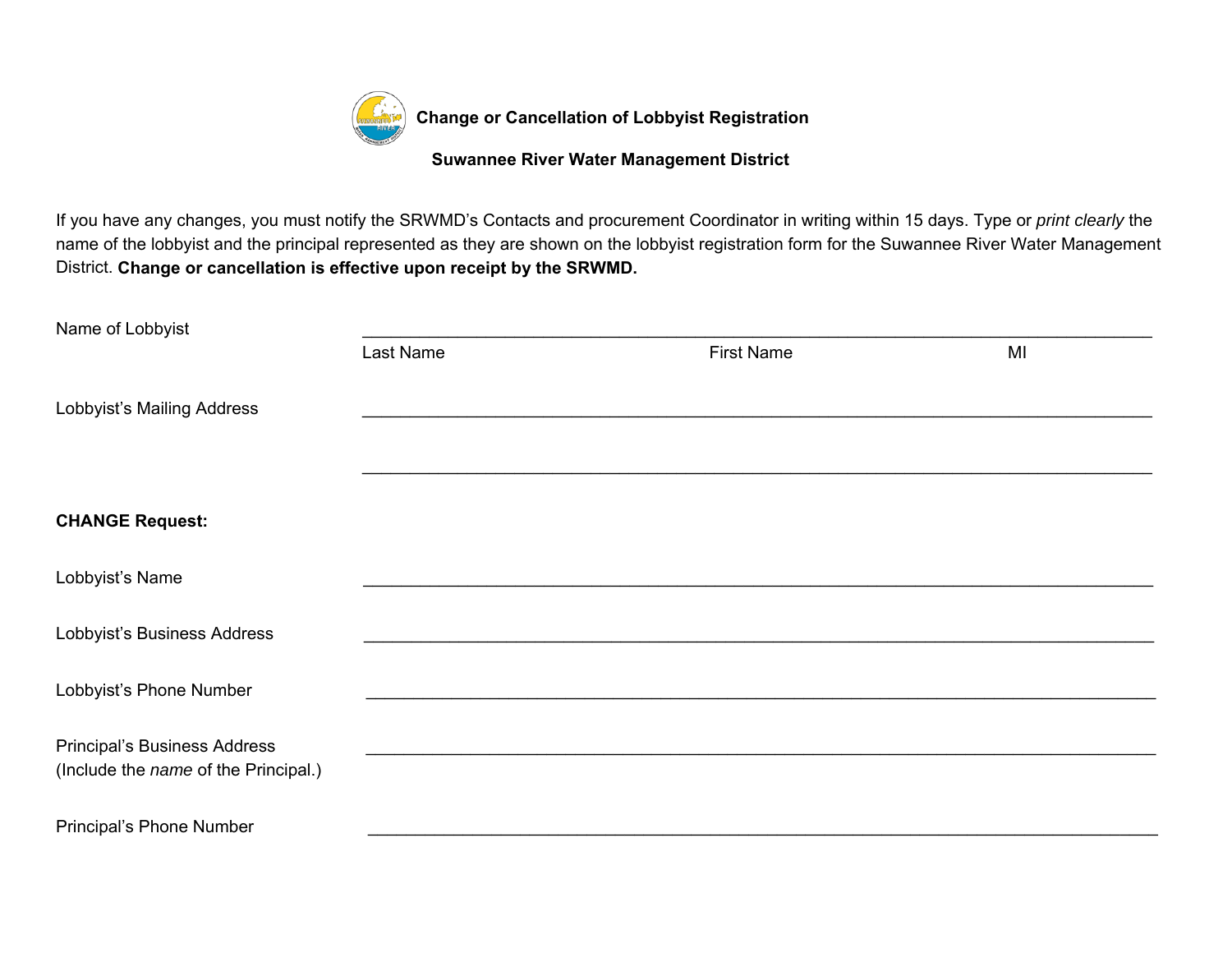| NAICS six-digit code              |                       |                                                                                                                       |  |  |
|-----------------------------------|-----------------------|-----------------------------------------------------------------------------------------------------------------------|--|--|
| Lobbying Firm's Name              |                       |                                                                                                                       |  |  |
|                                   |                       |                                                                                                                       |  |  |
| Lobbying Firm's Address           |                       | <u> 1989 - Johann Stoff, amerikan bestein de stad i stoff fan de ferskearre fan de ferskearre fan de ferskearre f</u> |  |  |
| Lobbying Firm's Phone Number      |                       |                                                                                                                       |  |  |
| <b>CANCELLATION Request:</b>      |                       |                                                                                                                       |  |  |
| Name of Principal to be cancelled |                       |                                                                                                                       |  |  |
|                                   |                       |                                                                                                                       |  |  |
|                                   |                       |                                                                                                                       |  |  |
|                                   |                       |                                                                                                                       |  |  |
|                                   | Signature of Lobbyist | Date                                                                                                                  |  |  |

**9225 County Road 49 • Live Oak, FL 32060**